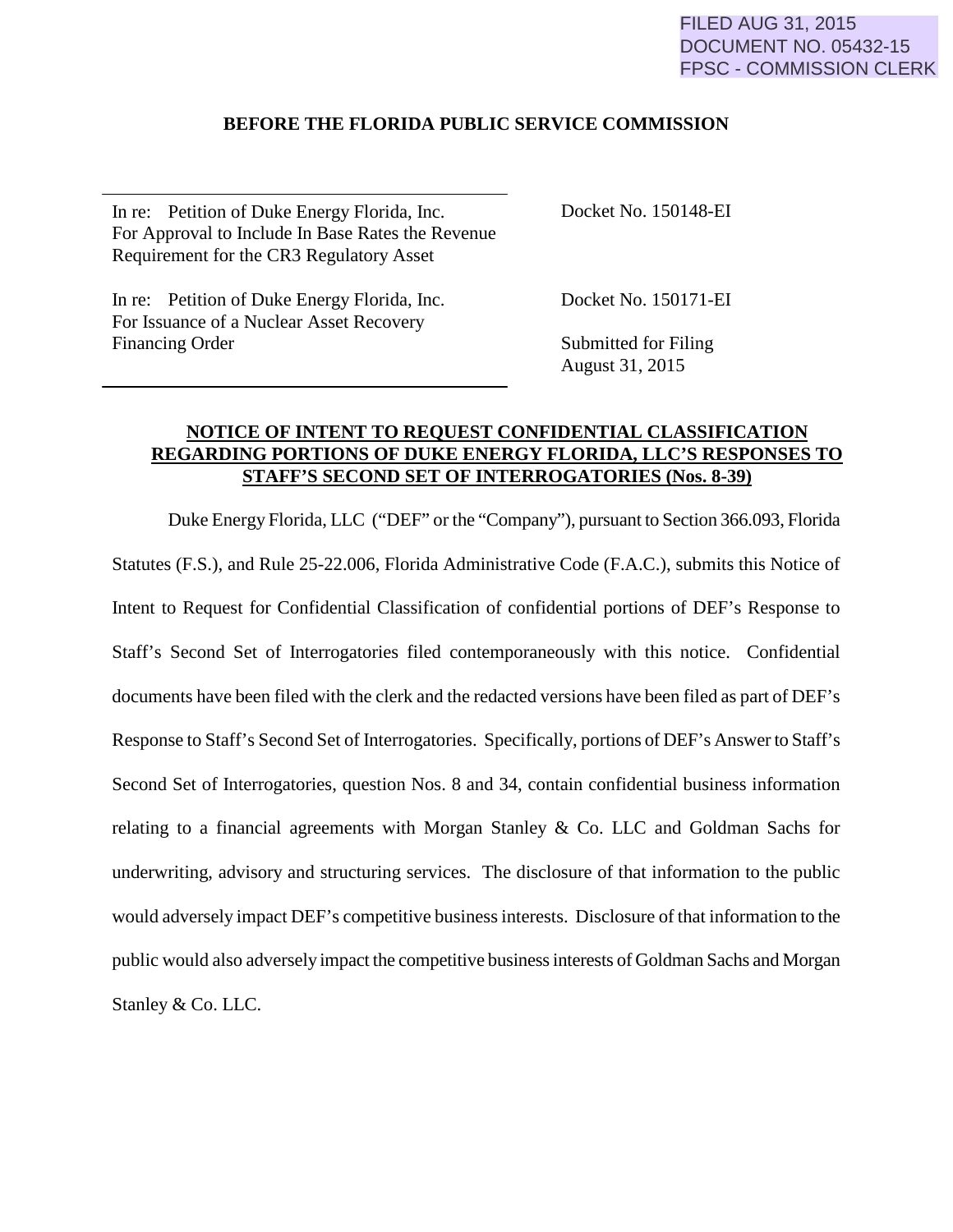A highlighted copy of the above-referenced confidential documents labeled as Exhibit A, has been filed under a separate cover letter.

 Pursuant to Rule 25-22.006(3)(a)(1), DEF will file its Request for Confidential Classification for the confidential information contained herein within twenty-one (21) days of filing this request.

RESPECTFULLY SUBMITTED this 31<sup>st</sup> day of August, 2015.

 */s/ Dianne M. Triplett* 

\_\_\_\_\_\_\_\_\_\_\_\_\_\_\_\_\_\_\_\_\_\_\_ \_\_\_\_\_\_\_\_\_\_\_\_\_\_\_\_\_\_\_\_\_\_\_\_\_ MATTHEW R. BERNIER DIANNE M. TRIPLETT Senior Counsel Associate General Counsel Duke Energy Florida, LLC<br>Duke Energy Florida, LLC 106 East College Avenue 299 First Avenue North Suite 800 St. Petersburg, FL 33701 Telephone: (850) 521-1428

Tallahassee, FL 32301 Telephone: (727) 820-4692